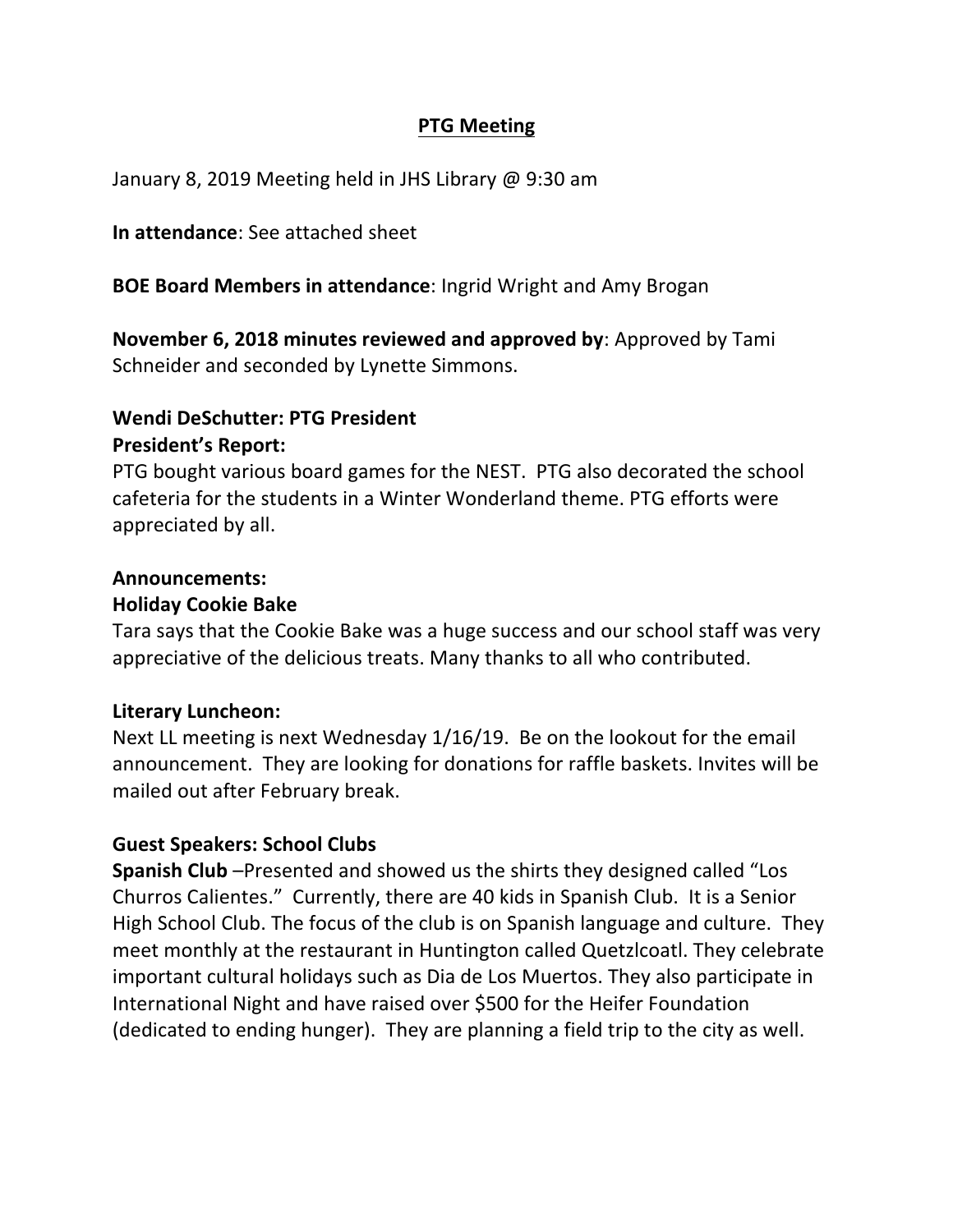**French Club-** 70 students in the club in grades 9-12, with about 40 students attending the meetings. Main goal of the club is to celebrate the culture. They have pastry parties, and go to the City to see a show. They also visit the elementary school to teach the younger students about French culture. They showed us a video presentation about the trip they usually take to Quebec. The French Club usually embarks on this trip at the end of February and the students have a wonderful time. They did not go this year (they were short 2 people and did not have the funds to cover the cost), but hopefully will go again next year.

# **Speech and Debate Club**-

Grades 9-12. One student gave a lengthy oral interpretation. The teacher invites other students to attend a Speech and Debate Club meeting and learn what this club is all about.

# **GROK**

Our HS literary magazine. The students read some passages from the magazine to give all an idea of what the club offers. They welcome new attendees anytime.

# **Tara Belfi: Educational Foundation**

Presented a video to educate all about what the Educational Foundation does. Much of the school district budget is mandated by the State. This is where the Foundation steps in and helps. They are aiming to raise between \$200-300,000. This year, they are sponsoring the CSH Robotics Club. They are currently in the middle of their fundraising drive. They currently receive from about 18% of the families in the district.

March POP Party at the Mansion in Woodbury will be held on March 22, 2019. Be on the look-out for information about this.

## **FOCUS, Suzanne Aidelhart**

Announced that FOCUS will host a discussion about the book entitled "Don't Press Send" by Katie Schumacher Wednesday, March 27<sup>th</sup> in PAC. All are invited to attend. 

## **Dr. Bolen's Report:**

Next week – announced that next week  $1/14-1/16$  Mon – Wed is Challenge Day for  $10^{\text{th}}$  and  $11^{\text{th}}$  graders. On 1/18/19, Friday, is the day designated for the  $12^{\text{th}}$ graders. Seniors cannot opt out. Letters will be in the mail informing them what